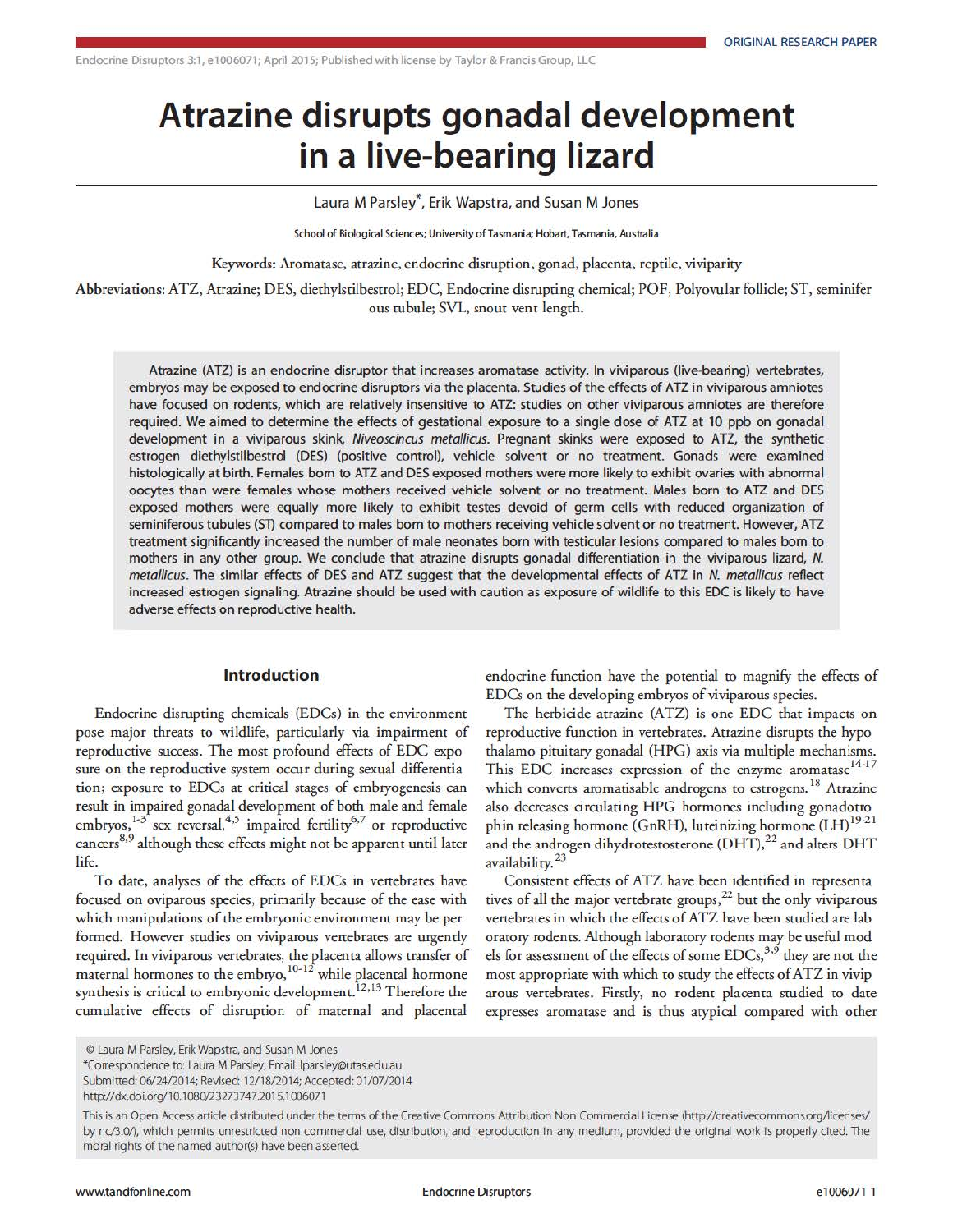viviparous vertebrates including humans.<sup>12,18,23</sup> The rodent pla centa is therefore unlikely to be a site of disruption by ATZ. Sec ondly, ATZ disrupts aromatase expression in tissues which express aromatase via the ArPII promoter in cells that also express steroidogenic factor 1 (SF 1)<sup>14,15</sup> but in female rat embryos SF 1 is not active in the differentiating ovary until just before birth. $^{24}$ Thus disruption to various reproductive indices in laboratory rodents occurs only at concentrations of ATZ (1000 ppb 100 ppm) which are far above those of ecological relevance.<sup>25,26</sup> We therefore require other model species with which to examine the effects of ATZ in viviparous vertebrates.

Reptiles exhibit a diverse range of parity modes, with some 30% of reptilian species being viviparous. Most viviparous rep tiles utilize both a yolk and a placenta to support embryonic development and, accordingly, 4 main reptilian placental types have been defined.<sup>27-31</sup> Embryos of Type I species are entirely dependent upon yolk, while Type IV species are almost entirely placentotropic.<sup>32,33</sup> The intermediate Types II and III exhibit varying degrees of placental complexity and dependence upon yolk as a source of embryonic nutrition.<sup>27-31</sup> Viviparous reptiles are therefore of particular interest in EDC studies due to the mul tiple pathways through which EDCs may affect development: via altered maternal endocrine signals transferred to the embryo via the yolk<sup>34</sup> or the placenta;<sup>10,11,35</sup> by altered placental function<sup>36</sup> or via direct embryonic contamination via the yolk or the pla centa. However, to date there have been no studies of the effects of EDCs on reproductive function in viviparous reptiles.

Niveoscincus metallicus is a small (adult mass  $\sim$  3.5 grams, 45 65 mm snout vent length) viviparous skink with a moder ately complex Type II placenta and a moderately sized  $y$ olk<sup>29,37-39</sup> so both yolk and placenta are significant sources of embryonic nutrition. The reproductive physiology of this species is well studied;<sup>29,38,40</sup> importantly, placental aromatase activity is high (comparable with that in maternal ovaries), at the time of embryonic sexual differentiation,  $36$  although the specific pro moters of aromatase have not yet been characterized. Niveoscincus metallicus can be collected in large numbers, is easy to maintain in captivity, and therefore provides an excellent first model for examining the impacts of EDCs in viviparous reptiles. Further more, the wide distribution of N. metallicus means that some populations may occur in locations where ATZ is used, meaning that the ecological impacts of ATZ could potentially be assessed in the future.  $41,42$ 

This study aimed to determine the effects of a single low dose of ATZ (10 ppb) on embryos of Niveoscincus metallicus exposed in utero during the initiation of sexual differentiation. We have previ ously established the effects of increased estrogen signaling during embryonic development in this model species using the potent estrogen mimic diethylstilbestrol  $(DES)^{43}$ : DES was therefore uti lised as a positive control in this study. We examined the effects of ATZ and DES on gonadal development in neonatal N. metallicus born to exposed mothers. We also measured neonatal locomotor performance as proxy for a range of physiological traits,<sup>44,45</sup>plus the weight of abdominal fat bodies, snout to vent length (SVL) and body weight, all of which relate to body condition and can be affected by altered hormone regimes.  $46-49$  As in many other

squamate reptiles, embryos of both sexes of N. metallicus develop hemipenes although in the females the hemipenes regress at a spe cies specific stage of development.<sup>50-52</sup> We therefore measured the size of the hemipenes of both male and female neonates; reduced phallus size is a known marker of endocrine disruption.<sup>3,53</sup>

# Results

# Maternal and neonatal biometrics

There was no significant difference in maternal SVL among all 4 groups at dosing ( $F_{3, 76} = 0.22$ ; p = 0.8789; n = 80). There was no significant effect of treatment on parturition date among treatment, control injection and control groups ( $F_{3, 58} = 0.44$ ;  $p = 0.7254$ ; n = 59). Similarly, there was no significant effect of treatment on the weight of neonates (F  $_{3,130} = 2.18$ ; p = 0.0938; n = 190), SVL ( $F_{3, 161} = 1.78$ ; p = 0.1525; n = 232), the weight of neonatal fat bodies ( $F_{3, 150} = 1.31$ ; p = 0.2743;  $n = 220$ ), or sprint speed (F<sub>3, 107</sub> = 0.07 p = 0.9767; n = 163) at birth among treatment, control injected and control groups.

# Gonad morphology and hemipenis size

Both ATZ and DES treatment resulted in significant disrup tion of ovarian structure (as assessed by cumulative score) and of the micro anatomy of oocytes and follicles compared to both con trol treatments; examples of abnormal ovarian structures are depicted in Figure 1. There was a significant effect of treatment on ovarian structure, with females born to ATZ or DES exposed mothers averaging cumulative scores 4 times higher than females born to control mothers of both groups  $(F_{3, 36} = 21.27;$  $P < 0.0001$ ; n = 86). However, there was no significant differ ence between the cumulative ovarian scores of the female neonates born to ATZ or DES treated mothers ( $F_{1,19} = 0.59$ ; p = 0.4531;  $n = 43$ ), or between females born to control injection or control mothers ( $F_{1,17} = 0.15$  p = 0.7045; n = 42; Fig. 2). We observed POFs in the ovaries of some neonatal N. metallicus (Fig. 3), how ever, there was no significant effect of ATZ or DES treatment on the presence of POF (F<sub>3,37</sub> = 1.08; p = 0.3677; n = 86).

In male neonates, there was a significant effect of both ATZ and DES treatment on ST formation ( $F_{3, 47} = 15.19; P <$ 0.0001;  $n = 111$ ) (see examples in Fig. 4). Males born to ATZ and DES treated mothers were 50% more likely to score one (moderately differentiated) compared to males born to control or control injection mothers, which were likely to score zero (highly differentiated) on this character. There was no significant differ ence in level of ST organization between males born to ATZ or DES treated mothers (F<sub>1, 21</sub> = 0.17, p = 0.6803; n = 52), nor between control injection or control mothers ( $F_{1, 26} = 0.15$ ; p =  $0.7039$ ; n = 59) (Fig. 5). There was a significant effect of treat ment on the presence/absence of primordial germ cells, with males born to both ATZ and DES treated mothers having a 50% mean probability of being born with testes devoid of pri mordial germ cells ( $F_{3,45} = 7.08$ ; p = 0.0005; n = 108), but there was no difference between males born to ATZ or DES exposed mothers ( $F_{1,20} = 4.23$ ; p = 0.0530; n = 50), nor between males born to control injection or control mothers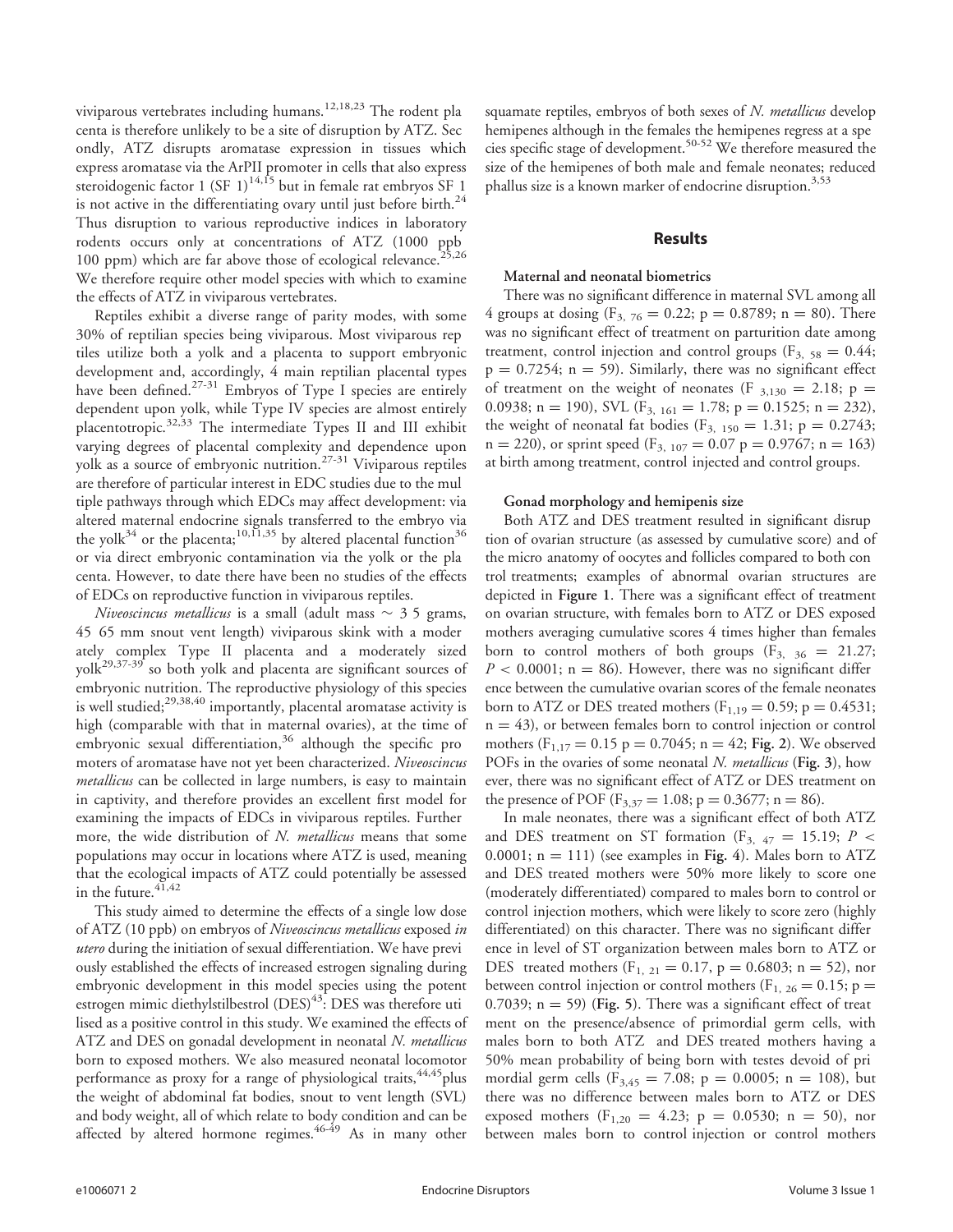

Figure 1.

 $(F_{1,25} = 0.74, p = 0.3987; n = 58)$  (Fig. 6). There was a significant effect of treatment on the presence/absence of testicular lesions ( $F_{3,43} = 5.51$ , p = 0.0027; n = 106), with more males born to ATZ treated mothers exhibiting testicular lesions com pared with males born to DES treated mothers ( $F_{1,17} = 7.38$  p  $= 0.0147$ ; n  $= 47$ ). Atrazine and DES treatment resulted in elongation of the nuclei in some unidentified cells of the testes  $(F_{3,45} = 10.28; P < 0.0001; n = 109)$ , but there was no



Figure 1. Ovaries from neonatal N. metallicus illustrating abnormal phe notypic traits which are utilised in the scoring system. (A) illustrates nor mal phenotype, (B), illustrates reduced lacunae and presence of medullary cords, (C) illustrates crenated, elongated and heavily granu lated stroma; (D) illustrates oognia with reduced ooplasm, elongated nuclei and heavily granulated nuclei, and heavily granulated follicular cells. (E) illustrates a POF with 4 oocytes. C, cortex; M, medulla; O, oogo nia; PO, primary oocyte; PF, primordial follicle; N, nucleus; FC, follicular cell; S, stroma; L lacunae. All ovaries are stained with haematoxylin, eosin and sectioned at 6  $\mu$ m, and magnified at 400  $\times$ .

significant difference in the occurrence of such cells in males born to ATZ and DES treated mothers (F  $_{1,19}$  = 1.66; p =  $0.2134$ ; n = 50) or in males born to control injected and control mothers (F<sub>1,26</sub> = 0.16; p = 0.6914; n = 59). There was no sig nificant difference in the presence/absence of testicular lesions in males born to the control injection and control groups;  $F_{1,26}$  = 0.11;  $p = 0.7454$ ;  $n = 59$  (Fig. 6). There was no effect of either ATZ or DES treatment on the width of hemipenis size (F  $_{3,125}$  = 1.48;  $p = 0.2220$ ; n = 195).

# **Discussion**

We investigated the effect of atrazine (ATZ), a known endo crine disruptor, on embryonic development in the viviparous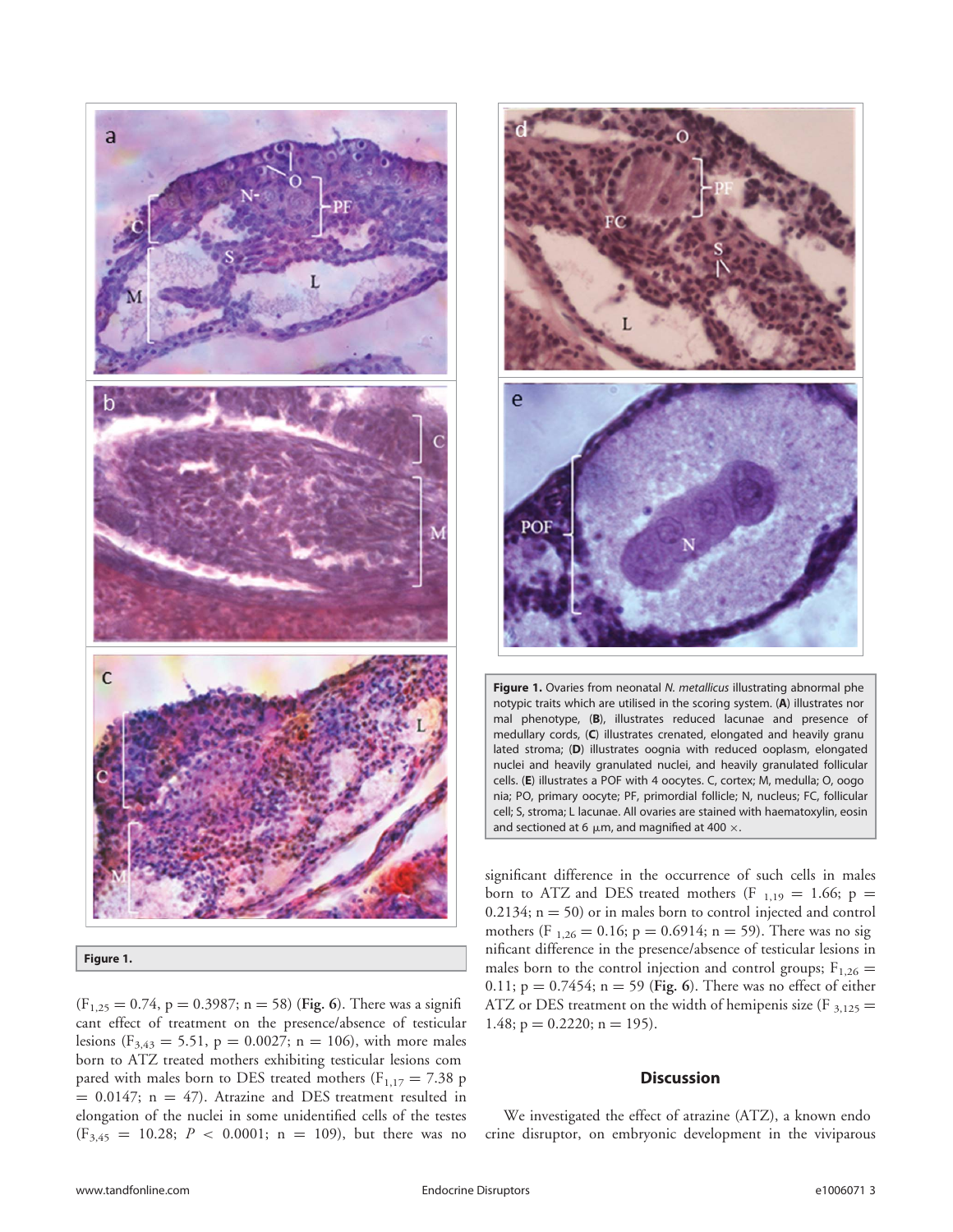

Figure 2. The accumulation of abnormal phenotypic traits relating to the cells and structure of the ovary comprising the 'cumulative score' of one randomly selected ovary of N. metallicus from each of 86 females. The mean cumulative score of female N. metallicus born to ATZ ( $n=$  22), DES  $(n = 21)$ , Control Injected (sesame oil n = 22) and Control (n= 21) treated mothers.

lizard, Niveoscincus metallicus. Neonatal N. metallicus of both sexes born to mothers exposed to a single dose of ATZ at 10 ppb during sexual differentiation exhibited gonadal abnormalities. Female neonatal N. metallicus born to ATZ exposed mothers had a higher incidence of a range of developmental abnormalities of the ovary compared to females born to control mothers. Expo sure to ATZ in utero increased the occurrence of polyovular fol licles (POFs), atretic follicles and cells with aberrant nuclei. Furthermore, in contrast to females born to control mothers, females born to ATZ exposed mothers exhibited ovaries without a distinct medulla and cortex and lacunae. Ovaries of females born to ATZ treated mothers also retained medullary cords, while medullary cords in the ovaries of females born to control injection and control mothers had regressed. We also assessed the effects of ATZ on other key factors which contribute to fitness and offspring survival in lizards: birthdate,  $54,55$  locomotor perfor mance, $44,45$  size of offspring<sup>56</sup> and offspring body condition at birth.<sup>48,49</sup> There was no effect of developmental exposure to ATZ on these additional predictors of fitness. The significant effects that we observed relate to reproductive fitness, specifically gonadal development, and impacts were evident in both female and male gonads.



Figure 3. The occurrence of polyovular (POF) and normal follicles con taining one oocyte in ovaries of neonatal N. metallicus born from ATZ  $(n = 22)$ , DES (n = 22), Control Injected (sesame oil; n = 22) and control  $(n = 21)$  treated mothers. Neither ATZ nor DES treatment had a signifi cant effect on POF formation.

Studies on the effects of ATZ on ovarian development in other taxa are limited in number, focus on oviparous taxa, and have yielded contradictory results. For example, Crain et al. $57$ reported no effect of in ovo exposure to ATZ on the developing ovary of Alligator mississippiensis, but in ovo exposure of female Gallus gallus resulted in persistence of the right gonad which would normally regress.<sup>58</sup> Exposure of embryonic Caiman latirostris to ATZ in ovo altered ovarian follicular dynamics such that follicles from exposed female neonates were at advanced stages compared with controls.<sup>59</sup> In contrast to the observations of Stoker et al.<sup>59</sup> many of the abnormalities that we observed in N. metallicus suggest a delay in ovarian development rather than an advance in maturation of follicular cells. For example, indistinct medulla and cortex, presence of medullary cords and absence of lacunae are all features observed during early ovarian differentia tion of other reptilian species,  $52,60,61$  including the congeneric species N. ocellatus.<sup>52,60,61</sup> Retarded ovarian development has also been reported in the fish Coregonus lavaretus exposed to estradiol during gonad development $^{62}$  and in Wistar rats exposed to ethynylestradiol in utero.<sup>63</sup> Similarly, exposure to estrogenic EDCs prevents follicle nest breakdown, thus delaying follicular maturation, and results in the formation of POF in laboratory rodents.<sup>64,65</sup> Our observation of POF in the ovaries of N. metallicus thus also supports the hypothesis that the effects we observed reflect delayed ovarian development in ATZ exposed embryos.

Our observations of the effects of in utero exposure to ATZ on testis development in N. metallicus are in direct agreement with several other studies in male vertebrates. Testes with poorly defined ST, devoid of germ cells, containing testicular lesions have been observed in male Xenopus laevis<sup>66</sup> and Caiman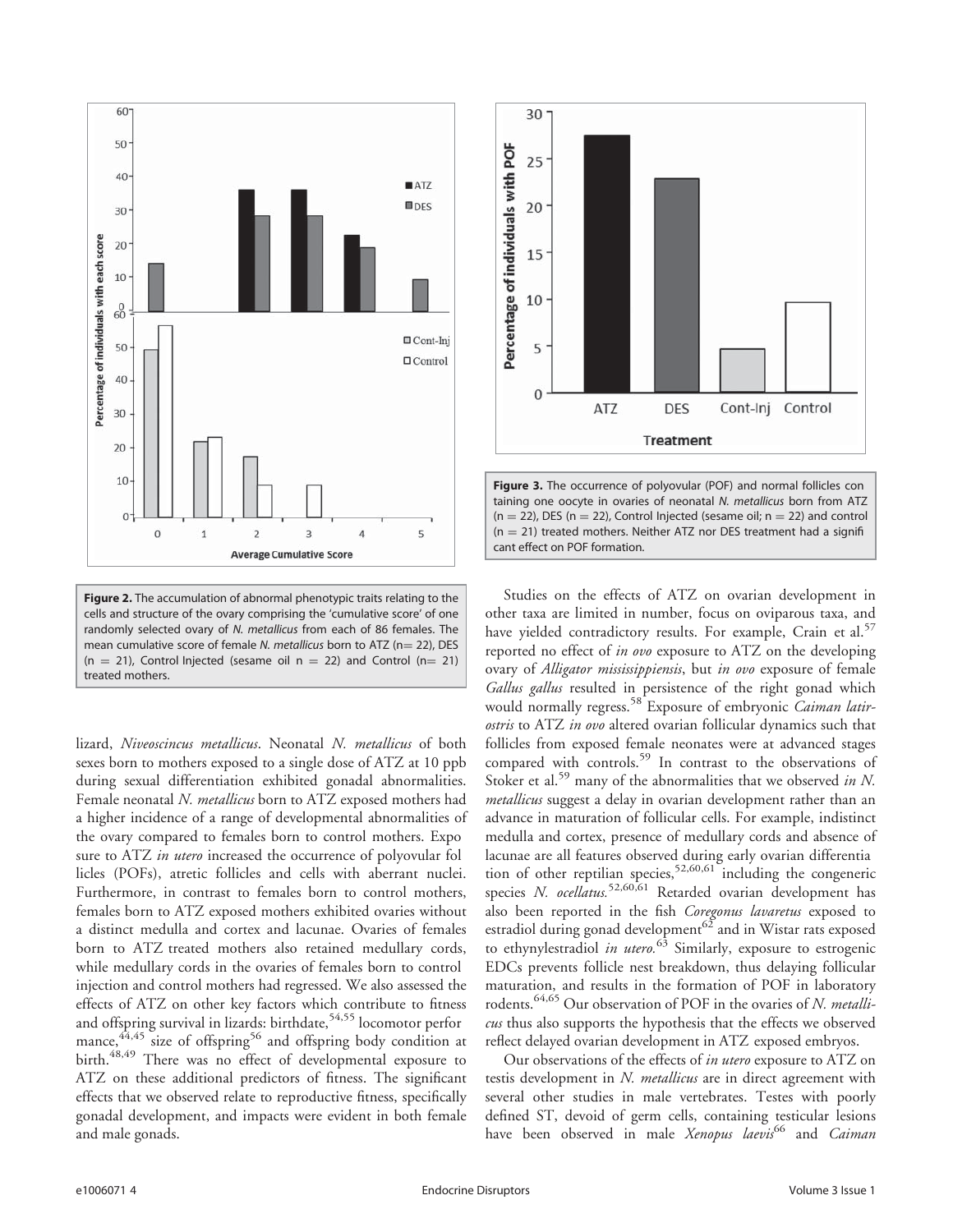

latirostris<sup>67</sup> following developmental exposure to ATZ. Similarly, exposure to ATZ resulted in germ cell loss in reproductively mature rodents exposed during adulthood.<sup>68,69</sup> Furthermore, tes ticular lesions following ATZ exposure have been observed in reproductively mature *Carassius auratus*<sup>70</sup> and laboratory rodents.68,69 Despite differences in life stages and class of the



Figure 4. Testes from neonatal N. metallicus illustrating (A) normal testis with well defined seminiferous tubules (ST score  $= 0$ ), (B) testis with moderately defined seminiferous tubules (ST score  $= 1$ ), (C) testis with poorly defined seminiferous tubules (ST score 2), (D) testis with no semi niferous tubules (ST score = 3), (E) testis demonstrating testicular lesions. PGC, primordial germ cell; EN, elongated nucleus; TL, testicular lesion. All testes are stained with haematoxylin, eosin and sectioned at 6  $\mu$ m, and magnified at 400  $\times$ .

experimental subjects, ATZ appears to have consistent effects on the testes of vertebrates; $^{22}$  our results extend these findings to viviparous reptiles.

The mechanisms by which ATZ disrupts the vertebrate endo crine system have been extensively examined. Increased aroma tase expression in tissues which utilize the ArPII promotor and SF 1 is one major pathway of ATZ effects.<sup>14-17,71</sup> Previously, we have documented the effects of DES, a known estrogen mimic, on gonadal development in N. metallicus;<sup>43</sup> DES was therefore used as the positive control agent in the present study. We found no significant difference in any aspect of ovarian development between neonates exposed to DES or ATZ in utero. Furthermore, we found no significant difference between males born to DES or ATZ mothers in the organization of ST, the presence of germ cells or the presence of cells with elongated nuclei. Our results therefore support the hypothesis that the majority of the effects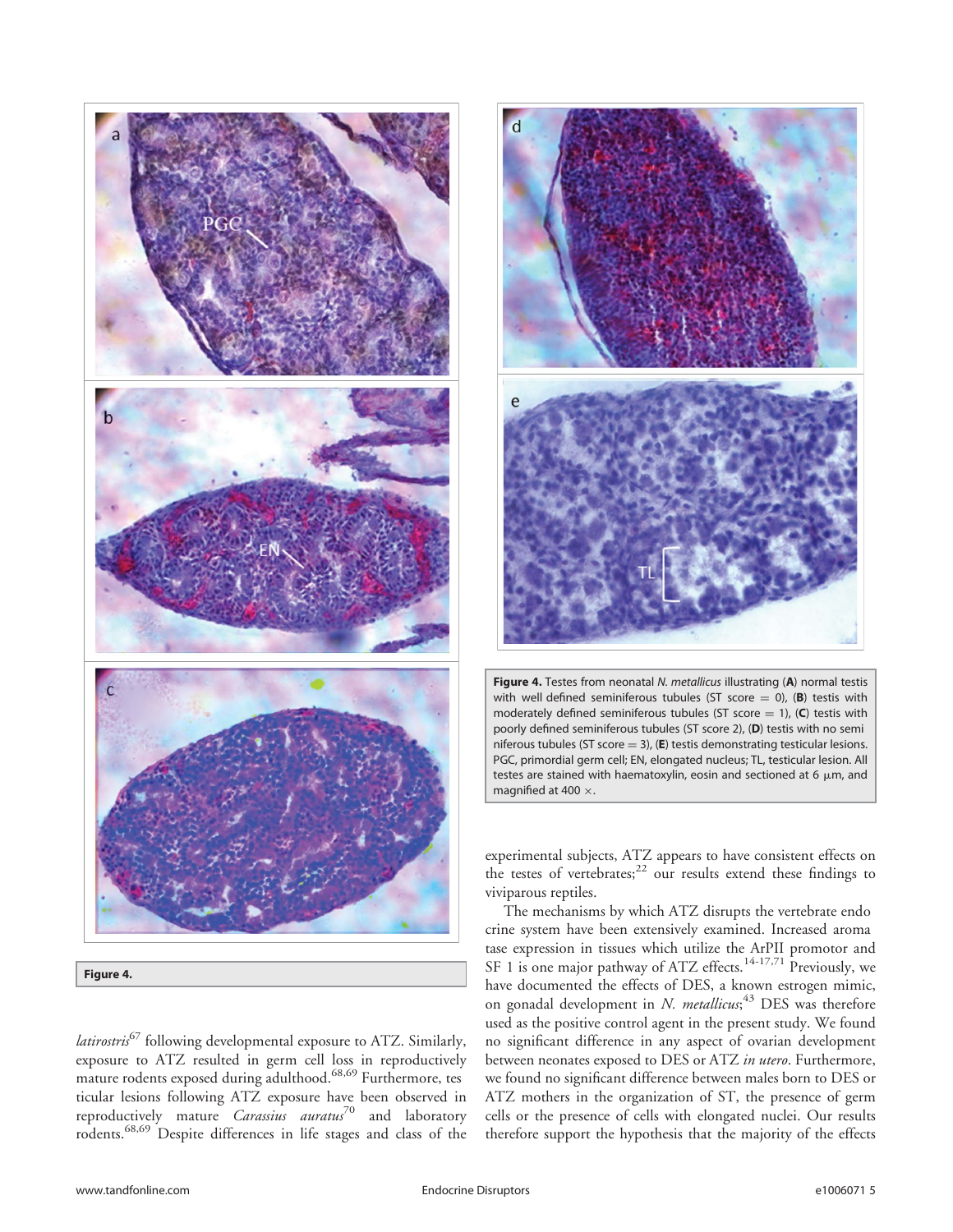

Figure 5. The percentage of male neonatal N. metallicus born to ATZ (n  $=$  28), DES (n  $=$  24) Control injected (n  $=$  26) and control (n  $=$  33) treated mothers exhibiting seminiferous tubule scores of 0 (normal) 1, (moderately differentiated) 2, (poorly differentiated) and 3 (undifferenti ated). Males born to ATZ and DES treated mothers were statistically more likely to score 1 (moderately differentiated), compared with males born to control injected or control treated mothers who were more likely to score 0, (well differentiated) on this character.

of ATZ on gonadal development in N. metallicus are mediated via increased estrogen signaling.

In contrast, we observed significantly greater incidence of tes ticular lesions in males born to ATZ exposed mothers compared with males born to DES mothers. We therefore suggest that the formation of testicular lesions is not a result of increased aroma tase activity with subsequent increase in estrogen signaling. Rather, we suggest that testicular lesions may reflect decreased availability of dihydrotestosterone (DHT). Atrazine decreases



Figure 6. The percentage of male neonatal N. metallicus born to ATZ  $(n = 28)$ , DES (n = 24) Control Injected (sesame oil, n = 26) and control  $(n = 3)$  treated mothers with testes exhibiting testicular lesions (left); or testicular cells with elongated nuclei (right). In utero ATZ exposure resulted in more males exhibiting testicular lesions compared with males born to DES treated mothers, while exposure to ATZ and DES resulted in more males exhibiting cells with elongated nuclei.

androgen synthesis via multiple pathways (reviewed in Hayes et al.<sup>22</sup>). Atrazine inhibits  $5\alpha$  reductase activity,<sup>72</sup> which reduces dihydrotestosterone (DHT) synthesis,<sup>22</sup> and inhibits DHT bind ing to binding proteins and receptors in vitro,  $23$  thus reducing DHT synthesis and potency.<sup>22</sup> Sex differences in the action and effects of ATZ are therefore likely because testis formation is largely dependent on  $\text{DHT}^{73\text{-}76}$  but ovarian differentiation is not,<sup>78,79</sup> so reduced DHT synthesis and potency are therefore unlikely to affect gonadal development in females. Sex differences in the effects of EDCs have been reported in other taxa, $\frac{7}{7}$  pre sumably reflecting the different hormonal milieu in which males and females develop. Future studies are required to determine the molecular mechanisms which underpin ATZ effects in N. metallicus.

In adult males, reproductive success can be impaired by reduced phallus size. Hemipenis regression or proliferation is mediated via sex specific production of gonadal steroids in other reptilian species,  $50,51$  but we found no significant effect of ATZ exposure on the size of hemipenes in neonates of either sex. Simi larly, there was no effect on hemipenis size of the positive control agent DES in this or in our previous study of DES.<sup>55</sup> These results may reflect the timing of the experimental exposure to the endocrine disruptor. We exposed gestating females to a single dose of ATZ or DES during the early phases of sexual differentia tion. However, hemipenes do not develop until a much later stage and begin to be sexually dimorphic in the final stages of development prior to birth in both N. metallicus (Parsley personal observations) and the congeneric N. ocellatus.<sup>50</sup> Thus, despite the overt effects of ATZ and DES on gonadal development in both sexes, the development of hemipenes was not impaired under the dose regime employed in this initial study.

In conclusion, we have found that ATZ is a potent EDC in the lizard N. *metallicus*. A single dose of ATZ at 10 ppb adminis tered to the mother during gestation demasculinises the gonads of male embryos, probably via 2 main mechanisms, and delays the development of female gonads, most likely via increased aro matase activity. These results demonstrate that in this viviparous species the endocrine disrupting effects of ATZ are transmitted from mother to embryo. N. metallicus exposed as embryos to the low level dose of ATZ utilized here exhibited subtle phenotypic changes in gonad histology but no changes were observed in the other phenotypic measures taken. Assessments of the impact of herbicides such as ATZ should therefore examine gonad histol ogy as the most relevant endpoint rather than other phenotypic parameters relating to reproductive fitness. Our results suggest that ATZ should be used with caution, as prolonged exposure of wildlife to this EDC is likely to have devastating effects on reproductive health.

# Methods

## Animal collection and husbandry

Eighty female N. metallicus were collected in late October 2010 from Old Farm Rd (42°53′38.33"S, 147°19′21.29"E) in greater Hobart, Tasmania. In Niveoscincus species, sex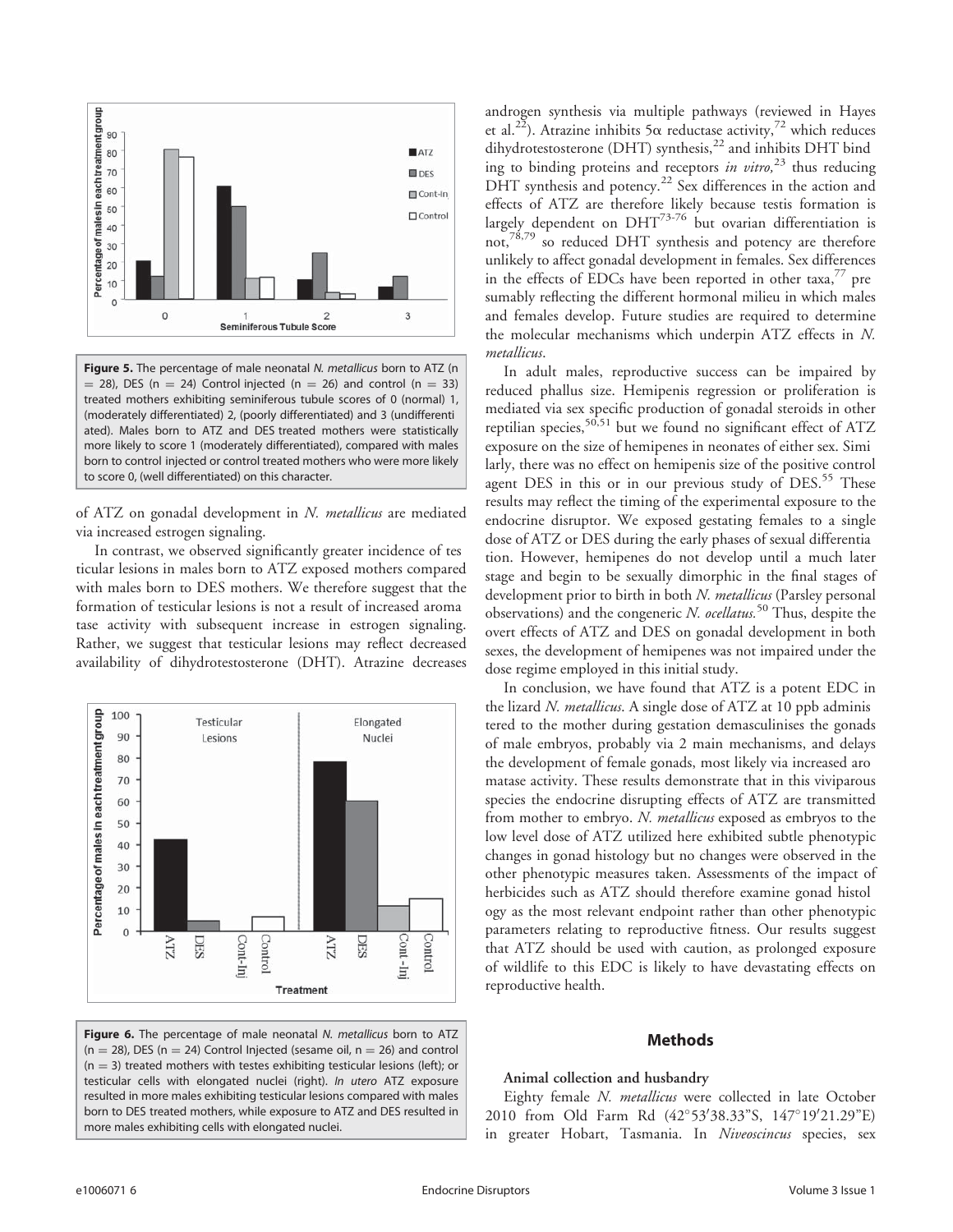determination and subsequent differentiation in embryos occurs at stages 30 32 which is during the middle third of develop ment,<sup>53</sup> and typically occurs in late October. After ovulation, embryos of female lizards in the same population and microhabi tat vary only by 2 3 embryonic stages.<sup>34,36</sup> To check the stage which the embryos had reached, we dissected 10 female lizards from the site of capture: those animals were used in another study.<sup>32</sup> After collection, lizards were transported to the Univer sity of Tasmania Herpetology facilities. The lizards were housed as detailed in Parsley et al.<sup>43</sup>

## Atrazine exposure

Lizards were allowed to acclimatise to captivity for 7 d. After acclimatisation the lizards were weighed  $(\pm 1$  mg) and their snout to vent length (SVL) was measured  $(\pm 1mm)$ . They were then randomly allocated into treatment groups of 20. The ATZ group were administered a single dose of ATZ (Sigma Aldrich, Australia) dissolved in sesame oil at a concentration of 0.0016 ppm: an intraperitoneal injection at  $6.25 \mu l/g$  delivered a 10 ppb dose. Such levels of ATZ have been reported in surface waters and drinking water systems in the Midwestern United States.<sup>78</sup> The positive control DES (Sigma Aldrich, Australia) group also received a single dose of DES at a concentration of 0.0016 ppm in sesame oil, which was administered intraperito neally at 6.25 µl/g to yield a10 ppb dose. A dose of DES at 10 ppb has been linked with phenotypic abnormalities in gonads of both male and female embryos of N. metallicus.<sup>43</sup> The Control Injection group received a single dose of sesame oil alone at 6.25 ml/g, while the Control group received no treatment. All injections were performed with a Hamilton gas tight micro syringe. The lizards were then maintained as described above until parturition.

# Locomotor performance testing, dissection, hemipenis measurement and gonad preparation

The locomotor performance of the neonates was assessed by sprint testing<sup>45</sup> on the day following birth as described in Parsley et al.<sup>43</sup> After performance testing, the neonates were humanely killed with an intraperitoneal injection of sodium pentobarbital at 500 ng/g diluted 1:100 in saline solution. After death, the weight  $(\pm 10 \mu g)$ , total length (TL), and SVL were measured (0.01 mm). The hemipenes were exposed by removal of the sur rounding skin and muscle tissue and photographed on a Zeiss Stemi SV11 microscope with a Leica DFC 425 camera attach ment at  $32 \times$  magnification. Photos were captured with Leica Application Suite V3 7.0. The width of hemipenes was measured thrice with ImageJ software, and the mean measurements for both hemipenes were used in the data analysis. The abdominal fat bodies adjacent to the adrenal kidney gonad complex (AKG) were removed and their wet weight obtained ( $\pm$  10 µg).<sup>79</sup> The AKG was removed and processed for histology as in Parsley et al.<sup>43</sup> The serially sectioned (at 6  $\mu$ m) gonads were recoded to prevent biasing data collection. Neonates were identified as female by the presence of ovaries, Müllerian and Wolffian ducts, which have not regressed at birth in the female.<sup>52,61</sup> Male neo nates were identified by the absence of Müllerian ducts and the presence of Wolffian ducts and testes.

## Examination of ovarian histology

Estrogenic EDCs can cause polyovular (POF) follicles in developing ovaries, and POF is a marker of endocrine disruption in females.<sup>1,80</sup> We have previously described multiple phenotypic changes, including the presence of polyovular follicles (POFs) in the developing ovary as markers of endocrine disruption in N. metallicus and have developed a scoring system for the effects of exposure to 'estrogenic' EDCs in utero.<sup>43</sup> The criteria for scoring ovarian phenotype are presented in Table 1. All sections of the ovaries were examined 3 times to ensure accurate scoring; the total cumulative scores for one randomly selected ovary of each female neonate were utilized in the statistical analysis.

## Examination of testis histology

The effects of ATZ on testis development include disruption to the organization of ST and the presence of testicular lesions.<sup>22</sup> We have identified the demasculinising effects of an estrogenic EDC (DES) on testis development in N. metallicus as the absence

| <b>Table 1.</b> The 5 criteria used to determine the cumulative score of ovarian abnormalities in neonatal <i>Niveoscincus metallicus</i> Parslev et al. <sup>43</sup> |  |
|------------------------------------------------------------------------------------------------------------------------------------------------------------------------|--|
|------------------------------------------------------------------------------------------------------------------------------------------------------------------------|--|

| <b>Criterion</b> | The aspect of<br>the ovary | Phenotype 1: normal, score $= 0$                                                                                  | Phenotype 2: abnormal score $= 1$                                                 |  |
|------------------|----------------------------|-------------------------------------------------------------------------------------------------------------------|-----------------------------------------------------------------------------------|--|
|                  |                            |                                                                                                                   |                                                                                   |  |
|                  | Structure                  | Distinct medulla cortex, lacunae present, no medullary cords                                                      | Indistinct medulla cortex, or medullary cords present, or<br>absent lacunae       |  |
| 2                | Oogonia                    | Spherical or ovoid, prominent ooplasm, spherical nucleus                                                          | Ooplasm absent, or crenate, or elongated nuclei                                   |  |
| 3                | Primary oocytes            | Spherical or ovoid, lightly stained ooplasm, spherical nucleus                                                    | Heavily stained ooplasm, or granulated and elongated<br>nuclei                    |  |
| 4                | <b>Primordial Follicle</b> | Cuboidal follicular cells with visible organelles, one oocyte,<br>oocyte contacting follicular cells, not atretic | Crenate elongated follicular cells, or poly ovular, or atretic<br>receding oocyte |  |
| 5                | Stoma                      | Ovoid with visible organelles                                                                                     | Heavily granulated (organelles no longer visible), crenate or<br>elongated cells  |  |

Each criterion relates to one aspect of the ovary and any of the listed abnormal phenotypes for each criterion results in a score of one for that criterion. Female Niveoscincus metallicus with ovaries with the normal phenotype for each criterion scored a zero, while neonates with one or several of the abnormal phenotypic traits for each aspect of the ovary scored one for that criterion. For each female, a cumulative score of all of the criteria was obtained. An ovary with a completely normal phenotype would have a total score of zero, while an ovary with a completely abnormal phenotype would score 5.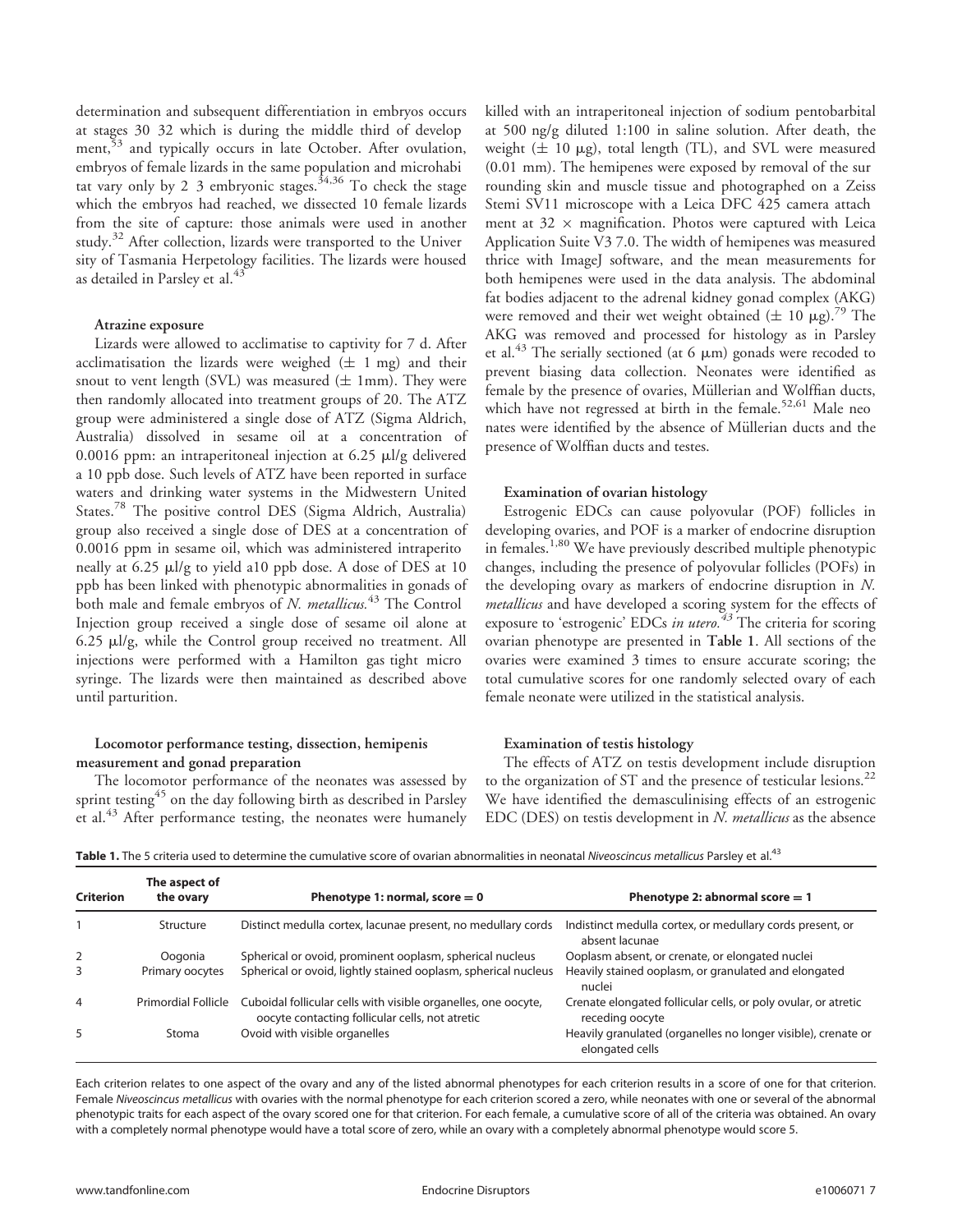of primordial germ cells, and disruption to the organization of ST, and have defined 4 levels of disruption to ST organization: 0  $=$  highly differentiated (normal),  $1=$  moderately differentiated,  $2 =$  poorly differentiated, and  $3 =$  undifferentiated.<sup>43</sup> We there fore scored the organization of ST using this scale, and noted the presence or absence of primordial germ cells and testicular lesions. We randomly selected data from one testis to include in the statistical analysis.

## Statistical analyses

Data analysis was performed using SAS 9.2 for Windows. Dif ferences between groups in adult female SVL at dosing and in parturition date were examined individually using general linear models (GLM). Data from all neonates were included in the analysis; maternal identity was therefore included as a random factor and thus data from neonates were analyzed with a general linear mixed model. Neonatal weight and SVL were analyzed separately on untransformed data. Sprint speed, the weight of neonatal fat bodies, and the mean width of hemipenes were ana lyzed using log transformed data. Neonate sex was included as a fixed factor in the analysis of hemipenis width. Normality of dis tribution for all parametric models was identified by examining plots of standardized residuals against predicted values and nor mal probability of the residuals. Significant differences were iden tified using Tukey's Honest Significant Difference.

The cumulative score of ovarian abnormalities was analyzed with a generalized linear mixed model with a Gaussian distribu tion. We included the occurrence of POF as a criterion in the average cumulative score, but as POF are a known marker of

#### References

- 1. Guillette LJJ, Gross TS, Masson GR, Matter JM, Percival HF, Woodward AR. Developmental abnormalities of the gonad and abnormal sex hormone concentrations in juvenile alligators from contaminated and control lakes in Florida. Environ Health Perspect 1994; 102:680-8; PMID:7895709; http://dx.doi.org/ 10.1289/ehp.94102680
- 2. Hayes TB, Collins A, Lee M, Mendoza M, Noriega N, Stuart AA, Vonk A. Hermaphroditic, demasculinized frogs after exposure to the herbicide atrazine at low ecologically relevant doses. Proc Natl Acad Sci U S A 2002; 99:5476-80; PMID:11960004; http://dx.doi. org/10.1073/pnas.082121499
- 3. Newbold RR. Lessons learned from perinatal exposure to diethylstilbestrol. Toxicol Appl Pharmacol 2004; 199:142-50; PMID:15313586; http://dx.doi.org/ 10.1016/j.taap.2003.11.033
- 4. Bergeron JM, Crews D, McLachlan JA. PCBs as environmental estrogens: turtle sex determination as a biomarker of environmental contamination. Environ Health Perspect 1994; 102:780-1; PMID:9657710; http://dx.doi.org/10.1289/ehp.94102780
- 5. Milnes MR, Bryan TA, Medina JG, Gunderson MP, Guillette LJ Jr. Developmental alterations as a result of in ovo exposure to the pesticide metabolite p,p'-DDE in Alligator mississippiensis. Gen Comp Endocrinol 2005; 144:257-63; PMID:16112671; http://dx.doi. org/10.1016/j.ygcen.2005.06.013
- 6. Guillette LJJ, Edwards TM. Environmental influences on fertility: can we learn lessons from studies of wildlife? Fertil Steril 2008; 89:e21-e4; PMID:18308053; http://dx.doi.org/10.1016/j.fertnstert.2007.12.019
- Guillette LJJ, Guillette EA. Environmental contaminants and reproductive abnormalities in wildlife: implications for public health? Toxicol Ind Health 1996;

disruption by estrogenic  $EDCs$ ,<sup>1,34</sup> we also performed a separate analysis on the occurrence of POF. The presence or absence of POF, the organization of ST, the presence or absence of primor dial germ cells, the presence or absence of lesions and the occur rence of cells with elongated nuclei in neonatal testes were analyzed separately with maternal identity as a random factor by generalized linear mixed model with a binomial distribution and a logit link function. Where analyses yielded significant results, appropriate preplanned post hoc comparisons were made and  $\alpha$ was adjusted accordingly.

## Disclosure of Potential Conflicts of Interest

No potential conflicts of interest were disclosed.

## Acknowledgments

We thank Louis J. Guillette Jr. for reviewing the experimental design and providing advice about the interpretation of gonad histology. We thank Jo McEvoy for fieldwork, Steffen Becker for lizard husbandry and Adam McKiernan for assistance with the measurement of hemipenes.

## Funding

Erik Wapstra acknowledges the support of the Australian Research Council. Funding for this project was provided by the Holsworth Research Wildlife Endowment, The Forest Practices Authority and the Ecological Society of Australia.

12:537-50; PMID:8843570; http://dx.doi.org/ 10.1177/074823379601200325

- 8. Giusti RM, Iwamoto K, Hatch EE. Diethylstilbestrol revisited: a review of the long-term health effects. An Int Med 1995; 122:778-88; http://dx.doi.org/10.7326/ 0003-4819-122-10-199505150-00008
- 9. Newbold RR, Jefferson WN, Padilla-Banks E. Prenatal Exposure to Bisphenol A at environmentally relevant doses adversely affects the murine female reproductive tract later in life. Environ Health Perspect 2009; 117:879-85; PMID:19590677; http://dx.doi.org/ 10.1289/ehp.0800045
- 10. Itonaga K, Wapstra E, Jones SM. Evidence for placental transfer of maternal corticosterone in a viviparous lizard. Comp Physol, A Mol Int Physiol 2011; 160:184-9.
- 11. Painter DL, Moore MC. Steroid hormone metabolism by the chorioallantoic placenta of the mountain spiny lizard Sceloporus jarrovi as a possible mechanism for buffering maternal-fetal hormone exchange. Physiol Biochem Zool 2005; 78:364-72; PMID:15887083; http://dx.doi.org/10.1086/430222
- 12. Pasqualini JR. Enzymes involved in the formation and transformation of steroid hormones in the fetal and placental compartments. J Steroid Biochem Mol Biol 2005; 97:401-15; PMID:16202579; http://dx.doi.org/ 10.1016/j.jsbmb.2005.08.004
- 13. Seckl JR. Glucocorticoid programming of the fetus; adult phenotypes and molecular mechanisms. Mol Cell Endocrinol 2001; 185:61-71; PMID:11738795; http://dx.doi.org/10.1016/S0303-7207(01)00633-5
- 14. Fan W, Yanase T, Morinaga H, Gondo S, Okabe T, Nomura M, Hayes TB, Takayanagi R, Nawata H. Herbicide atrazine activates SF-1 by direct affinity and concomitant co-activators recruitments to induce aromatase expression via promoter II. Biochem Biophys

Res Commun 2007; 355:1012-8; PMID:17331471; http://dx.doi.org/10.1016/j.bbrc.2007.02.062

- 15. Fan WQ, Yanase T, Morinaga H, Gondo S, Okabe T, Nomura M, Komatsu T, Morohashi KI, Hayes TB, Takayanagi R, et al. Atrazine-induced aromatase expression is SF-1 dependent: implications for endocrine disruption in wildlife and reproductive cancers in humans. Environ Health Perspect 2007; 115:720-7; PMID:17520059; http://dx.doi.org/10.1289/ehp.9758
- 16. Sanderson JT, Letcher RJ, Heneweer M, Giesy JP, Van Den Berg M. Effects of chloro-s-triazine herbicides and metabolites on aromatase activity in various human cell lines and on vitellogenin production in male carp hepatocytes. Environ Health Perspect 2001; 109:1027-31; PMID:11675267; http://dx.doi.org/10.1289/ehp. 011091027
- 17. Sanderson JT, Seinen W, Giesy JP, Van Den Berg MD. 2-chloro-s-triazine herbicides induce aromatase (CYP19) activity in H295R human adrenocortical carcinoma cells: a novel mechanism for estrogenicity? Toxicol Sci 2000; 54:121-7; PMID:10746939; http://dx. doi.org/10.1093/toxsci/54.1.121
- 18. Simpson ER, Clyne C, Rubin G, Wah CB, Robertson K, Britt K, Speed C, Jones M. Aromatase – a brief overview. Annu Rev Physiol 2002; 64:93-127; PMID:11826265; http://dx.doi.org/10.1146/annurev. physiol.64.081601.142703
- 19. Cooper RL, Stoker TE, Tyrey L, Goldman JM, McElroy WK. Atrazine disrupts the hypothalamic control of pituitary-ovarian function. Toxicol Sci 2000; 53:297- 307; PMID:10696778; http://dx.doi.org/10.1093/ toxsci/53.2.297
- 20. Foradori CD, Hinds LR, Hanneman WH, Handa RJ. Effects of atrazine and its withdrawal on gonadotropinreleasing hormone neuroendocrine function in the adult female wistar rat. Biol Reprod 2009; 81:1099-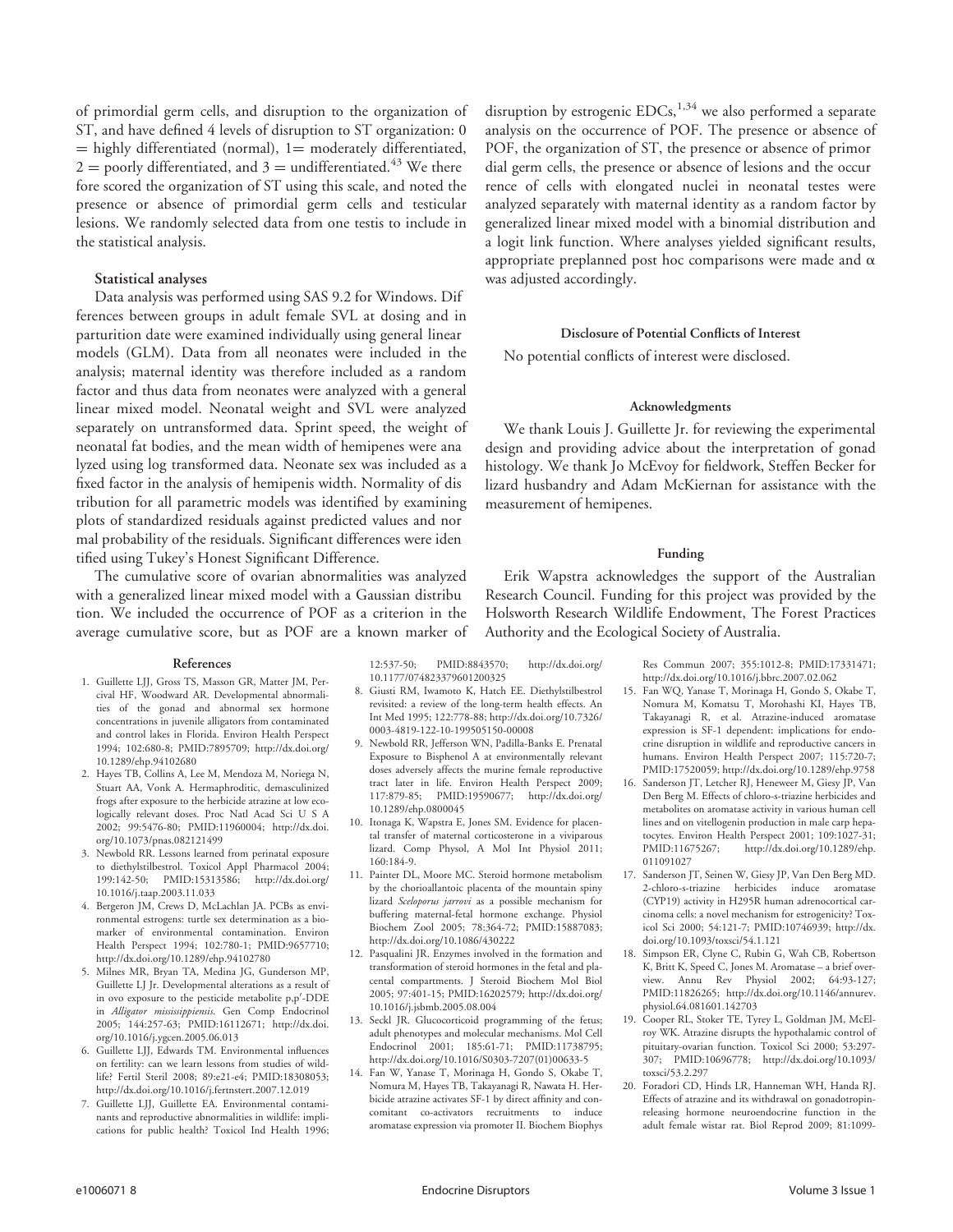105; PMID:19605789; http://dx.doi.org/10.1095/ biolreprod.109.077453

- 21. Stoker TE, Laws SC, Guidici DL, Cooper RL. The effect of atrazine on puberty in male Wistar rats: an evaluation in the protocol for the assessment of pubertal development and thyroid function. Toxicol Sci 2000; 58:50-9; PMID:11053540; http://dx.doi.org/10.1093/ toxsci/58.1.50
- 22. Hayes TB, Anderson LL, Beasley VR, De Solla SR, Iguchi T, Ingraham H, Kestemont P, Kniewald J, Kniewald Z, Langlois VS, et al. Demasculinization and feminization of male gonads by atrazine: consistent effects across vertebrate classes. J Steroid Biochem Mol Biol 2011; 127:64-73; PMID:21419222; http://dx.doi. org/10.1016/j.jsbmb.2011.03.015
- 23. Danzo BJ. Environmental xenobiotics may disrupt normal endocrine function by interfering with the binding of physiological ligands to steroid receptors and binding proteins. Environ Health Perspect 1997; 105:294- 301; PMID:9171990; http://dx.doi.org/10.1289/ ehp.97105294
- 24. Schimmer BP, White PC. Minireview: steroidogenic factor 1: its roles in differentiation, development, and disease. Mol Endocrinol 2010; 24:1322-37; PMID:20203099; http://dx.doi.org/10.1210/me.2009- 0519
- 25. Davis LK, Murr AS, Best DS, Fraites MJP, Zorrilla LM, Narotsky MG, Stoker TE, Goldman JM, Cooper RL. The effects of prenatal exposure to atrazine on pubertal and postnatal reproductive indices in the female rat. Reprod Toxicol 2011; 32:43-51; PMID:21530638; http://dx.doi.org/10.1016/j. reprotox.2011.04.004
- 26. Fraites MJP, Narotsky MG, Best DS, Stoker TE, Davis LK, Goldman JM, Hotchkiss MG, Klinefelter GR, Kamel A, Qian Y, et al. Gestational atrazine exposure: effects on male reproductive development and metabolite distribution in the dam, fetus, and neonate. Reprod Toxicol 2011; 32:52-63; PMID:21530639; http://dx. doi.org/10.1016/j.reprotox.2011.04.003
- 27. Blackburn D, G. Chorioallantoic placentation in squamate reptiles: structure, function, development, and evolution. J Exp Zool 1993; 266:414-30; http://dx.doi. org/10.1002/jez.1402660508
- 28. Blackburn D, G. Reptilian viviparity: past research, future directions, and appropriate models. Comp Physol, A Mol Int Physiol 2000; 127:391-409.
- 29. Stewart JR. Fetal nutrition in lecithotrophic squamate reptiles: toward a comprehensive model for evolution of viviparity and placentation. J Morphol 2013; PMID:23520054
- 30. Stewart JR, Thompson MB. A novel pattern of embryonic nutrition in a viviparous reptile. J Exp Biol 1993; 174:97-108; http://dx.doi.org/10.1016/0022-0981(93) 90253-K
- 31. Stewart JR, Thompson MB. Evolution of placentation among squamate reptiles: recent research and future directions. Comp Physol, A Mol Int Physiol 2000; 127:411-31.
- 32. Blackburn DG. Standardized criteria for the recognition of embryonic nutritional patterns in squamate reptiles. Copeia 1994:925-35; http://dx.doi.org/10.2307/ 1446715
- 33. Herrel A, Meyers JJ, Nishikawa KC, De Vree F. The allantoplacenta of Mabuya mabouya (Sauria, Scincidae). J Morphol 2001; 249:132-46; PMID:11466741; http://dx.doi.org/10.1002/jmor.1047
- 34. Parsley LM, Wapstra E, Jones SM. Yolk contributes steroid to the multidimensional endocrine environment of embryos of Niveoscincus metallicus, a viviparous skink with a moderately complex placenta. Comp Physol, A Mol Int Physiol 2014; 171:51-6.
- 35. Painter D, Jennings DH, Moore MC. Placental buffering of maternal steroid hormone effects on fetal and yolk hormone levels: a comparative study of a viviparous lizard, Sceloporus jarrovi, and an oviparous lizard, Sceloporus graciosus. Gen Comp Endocrinol 2002;

127:105-16; PMID:12383438; http://dx.doi.org/ 10.1016/S0016-6480(02)00075-8

- 36. Parsley LM, Wapstra E, Jones SM. Placental and embryonic tissues exhibit aromatase activity in the viviparous lizard Niveoscincus metallicus. Gen Comp Endocrinol 2014; 200:61-6; PMID:24631640; http:// dx.doi.org/10.1016/j.ygcen.2014.02.020
- 37. Jones SM, Bennett EJ, Swadling KM. Lipids in yolks and neonates of the viviparous lizard Niveoscincus metallicus. Comp Biochem Physiol B: Biochem Mol Biol 1998; 121:465-70; http://dx.doi.org/10.1016/S0305- 0491(98)10136-0
- 38. Jones SM, Swain R. Annual reproductive cycle and annual cycles of reproductive hormones in plasma of female Niveoscincus metallicus (Scincidae) from Tasmania. J Herpetol 1996; 30:140-6; http://dx.doi.org/ 10.2307/1565504
- 39. Swain R, Jones SM. Facultative placentotrophy: halfway house or strategic solution? Comp Physol, A Mol Int Physiol 2000; 127:441-51.
- 40. Stewart JR. Placental structure and nutritional provision to embryos in predominantly lecithotrophic viviparous reptiles. Amer Zool 1992; 32:303-12.
- 41. The Department of Primary Industries, Parks, Water and the Environment. Agricultural and Veterinary Chemcials. Hobart, 2009.
- 42. Hutchinson MN, Donnella SC, Baverstock PR, Krieg M, Simms S, Burgin S. Immunological relationships and generic revision of the Australian lizards assigned to the genus Leiolopisma (Scincidae: Lygosominae). Aust J Zool 1990; 38:535-54; http://dx.doi.org/ 10.1071/ZO9900535
- 43. Parsley LM, Wapstra E, Jones SM. In utero exposure to the oestrogen mimic diethylstilbestrol disrupts gonadal development in a viviparous reptile. Reprod Fertil Dev 2014; PMID:24718097
- 44. Le Galllard JF, Clobert J, Ferrière R. Physical performance and darwinian fitness in lizards. Nature 2004; 432:502-5; PMID:15565154; http://dx.doi.org/ 10.1038/nature03057
- 45. Wapstra E. Maternal basking opportunity affects juvenile phenotype in a viviparous lizard. Funct Ecol 2000;<br>14:345-52; http://dx.doi.org/10.1046/j.1365-2435. http://dx.doi.org/10.1046/j.1365-2435. 2000.00428.x
- 46. Adkins-Regan E, Ottinger MA, Park J. Maternal transfer of estradiol to egg yolks alters sexual differentiation of avian offspring. J Exp Zool 1995; 271:466-70; http://dx.doi.org/10.1002/jez.1402710608
- 47. Lipar JL, Ketterson ED. Maternally derived yolk testosterone enhances the development of the hatching muscle in the red-winged blackbird Agelaius phoeniceus. Proc R Soc B Biol Sci 2000; 267:2005-10; http://dx. doi.org/10.1098/rspb.2000.1242
- 48. Atkins N, Swain R, Jones SM. Does date of birth or a capacity for facultative placentotrophy influence offspring quality in a viviparous skink, Niveoscincus microlepidotus? Aust J Zool 2006; 54:369-74; http://dx.doi. org/10.1071/ZO06041
- 49. Atkins N, Swain R, Jones SMJ. Are babies better in autumn or spring? The consequences of extending gestation in a biennially reproducing viviparous lizard. J Exp Zool A Ecol Gen Phys 2007; 307A:397-405; http://dx.doi.org/10.1002/jez.394
- 50. Holmes MM, Wade J. Sexual differentiation of the copulatory neuromuscular system in green anoles (Anolis carolinensis): normal ontogeny and manipulation of steroid hormones. J Comp Neurol 2005; 489:480-90;<br>PMID:16025462; http://dx.doi.org/10.1002/cne. http://dx.doi.org/10.1002/cne. 20645
- 51. Inamdar LS, Vani VV, Rao GMA. Dimorphic hemipenis correlates the pathways of gonadal sex differentiation in the lizard, Calotes versicolor (Daud.). J Adv Zool 2012; 33:31-7.
- 52. Neaves L, Wapstra E, Birch D, Girling JE, Joss JMP. Embryonic gonadal and sexual organ development in a small viviparous skink, Niveoscincus ocellatus. J Exp Zool A Comp Exp Biol 2006; 305 A:74-82; http://dx. doi.org/10.1002/jez.a.249
- 53. Guillette LJJ, Brock JW, Rooney AA, Woodward AR. Serum concentrations of various environmental contaminants and their relationship to sex steroid concentrations and phallus size in juvenile American alligators. Arch Environ Contam Toxicol 1999; 36:447-55;<br>PMID:10227864; http://dx.doi.org/10.1007/ http://dx.doi.org/10.1007/ PL00006617
- 54. Wapstra E, Uller T, While GM, Olsson M, Shine R. Giving offspring a head start in life: field and experimental evidence for selection on maternal basking behaviour in lizards. J Evol Biol 2010; 23:651-7; PMID:20074306; http://dx.doi.org/10.1111/j.1420- 9101.2009.01924.x
- 55. Warner DA, Shine R. Fitness of juvenile lizards depends on seasonal timing of hatching, not offspring body size. Oecologia 2007; 154:65-73; PMID:17653771; http://dx.doi.org/10.1007/s00442- 007-0809-9
- 56. Ferguson GW, Fox SF. Annual variation of survival advantage of large juvenile side- blotched lizards, Uta stansburiana: its causes and evolutionary significance. Evolution 1984; 38:342-9; http://dx.doi.org/10.2307/ 2408492
- 57. Crain DA, Spiteri ID, Guillette LJ Jr. The functional and structural observations of the neonatal reproductive system of alligators exposed in ovo to atrazine, 2,4-D, or estradiol. Toxicol Ind Health 1999; 15:180-5;<br>PMID:10188200: http://dx.doi.org/10.1191/ http://dx.doi.org/10.1191/ 074823399678846565
- 58. Matsushita S, Yamashita J, Iwasawa T, Tomita T, Ikeda M. Effects of in ovo exposure to imazalil and atrazine on sexual differentiation in chick gonads. Poult Sci 2006; 85:1641-7; PMID:16977851; http://dx.doi.org/ 10.1093/ps/85.9.1641
- 59. Stoker C, Beldomenico PM, Bosquiazzo VL, Zayas MA, Rey F, Rodríguez H, Muñoz-de-Toro M, Luque EH. Developmental exposure to endocrine disruptor chemicals alters follicular dynamics and steroid levels in Caiman latirostris. Gen Comp Endocrinol 2008; 156:603-12; PMID:18384790; http://dx.doi.org/ 10.1016/j.ygcen.2008.02.011
- 60. Dufaure JP, Hubert J. Table de Developpement du lezard vivipare-lacerta (Zootaca) Vivipara Jacquin. Arch Anat Micros Exp Exp 1961; 50:309-10.
- 61. Jones SM. Hormonal regulation of ovarian function in reptiles. In: Norris DO, Lopez KH, eds. Hormones and Reproduction of Vertebrates Burlington. San Diego, CA: Academic Press, 2011:89-115.
- 62. Kipfer S, Segner H, Wenger M, Wahli T, Bernet D. Long-term estrogen exposure of whitefish coregonus lavaretus induces intersex but not Lake Thun-typical gonad malformations. Dis Aquat Organ 2009; 84:43- 56; PMID:19419006; http://dx.doi.org/10.3354/ dao02031
- 63. Kummer V, Maskova J, Zraly Z, Faldyna M. Ovarian disorders in immature rats after postnatal exposure to environmental polycyclic aromatic hydrocarbons. J Appl Toxicol 2013; 33:90-9; PMID:23280776; http:// dx.doi.org/10.1002/jat.1714
- 64. Jefferson W, Newbold R, Padilla-Banks E, Pepling M. Neonatal genistein treatment alters ovarian differentiation in the mouse: inhibition of oocyte nest breakdown and increased oocyte survival. Biol Reprod 2006; 74:161-8; PMID:16192398; http://dx.doi.org/ 10.1095/biolreprod.105.045724
- 65. Kim H, Nakajima T, Hayashi S, Chambon P, Watanabe H, Iguchi T, Sato T. Effects of diethylstilbestrol on programmed oocyte death and induction of polyovular follicles in neonatal mouse ovaries. Biol Reprod 2009; 81:1002-9; PMID:19553606; http://dx.doi.org/ 10.1095/biolreprod.108.070599
- 66. Hayes TB, Khoury V, Narayan A, Nazir M, Parka A, Brown T, Adame L, Chan E, Buchholz D, Stueve T, et al. Atrazine induces complete feminization and chemical castration in male African clawed frogs (Xenopus laevis). Proc Natl Acad Sci U S A 2010; 107:4612- 7; PMID:20194757; http://dx.doi.org/10.1073/ pnas.0909519107